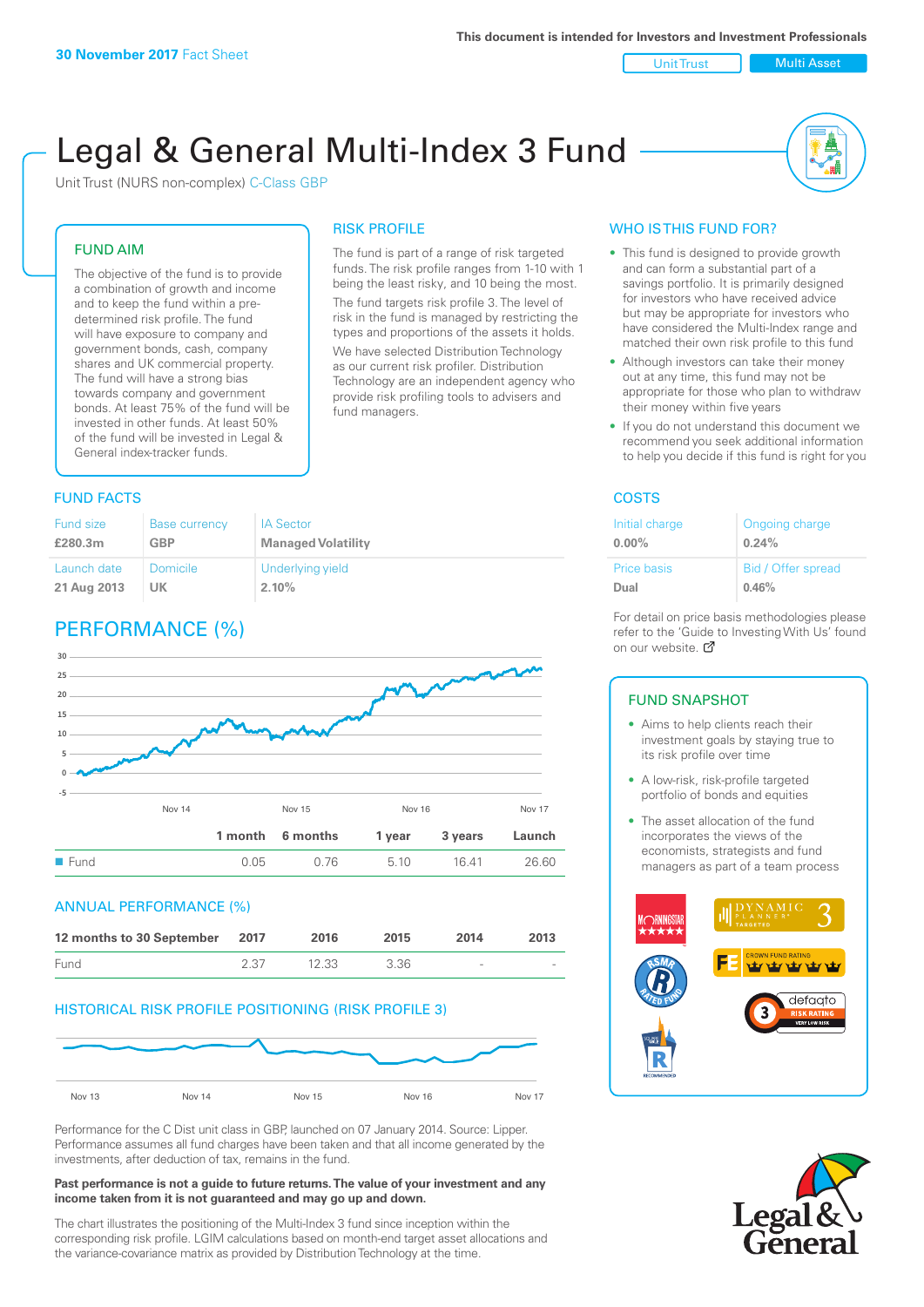### Legal & General Multi-Index 3 Fund

Unit Trust (NURS non-complex) C-Class GBP

### PORTFOLIO BREAKDOWN

All data source LGIM unless otherwise stated. Totals may not sum due to rounding.





#### FUND MANAGERS

The fund managers have responsibility for managing the multi-index fund range. They are part of the Multi-Asset Funds (MAF) team in LGIM. This team focuses on designing and managing multi-asset funds that are tailored to match the specific objectives of various client types. The team sits within a wider Asset Allocation team which combines both depth of experience with a broad range of expertise from different fields, including fund management, investment consulting and risk management roles.

### TOP 10 HOLDINGS (%)

| L&G Global Inflation Linked Bond Index Fund                      |      |
|------------------------------------------------------------------|------|
| <b>LGIM Sterling Liquidity Fund Class 1</b>                      |      |
| L&G Sterling Corporate Bond Index Fund                           |      |
| L&G All Stocks Gilt Index Trust                                  | 10.0 |
| L&G Short Dated Sterling Corporate Bond Index Fund               |      |
| <b>LGIM Global Corporate Bond Fund</b>                           |      |
| L&G Emerging Markets Government Bond (US\$) Index Fund           |      |
| <b>L&amp;G UK Property Fund</b>                                  |      |
| L&G US Index Trust                                               |      |
| L&G Emerging Markets Government Bond (Local Currency) Index Fund |      |